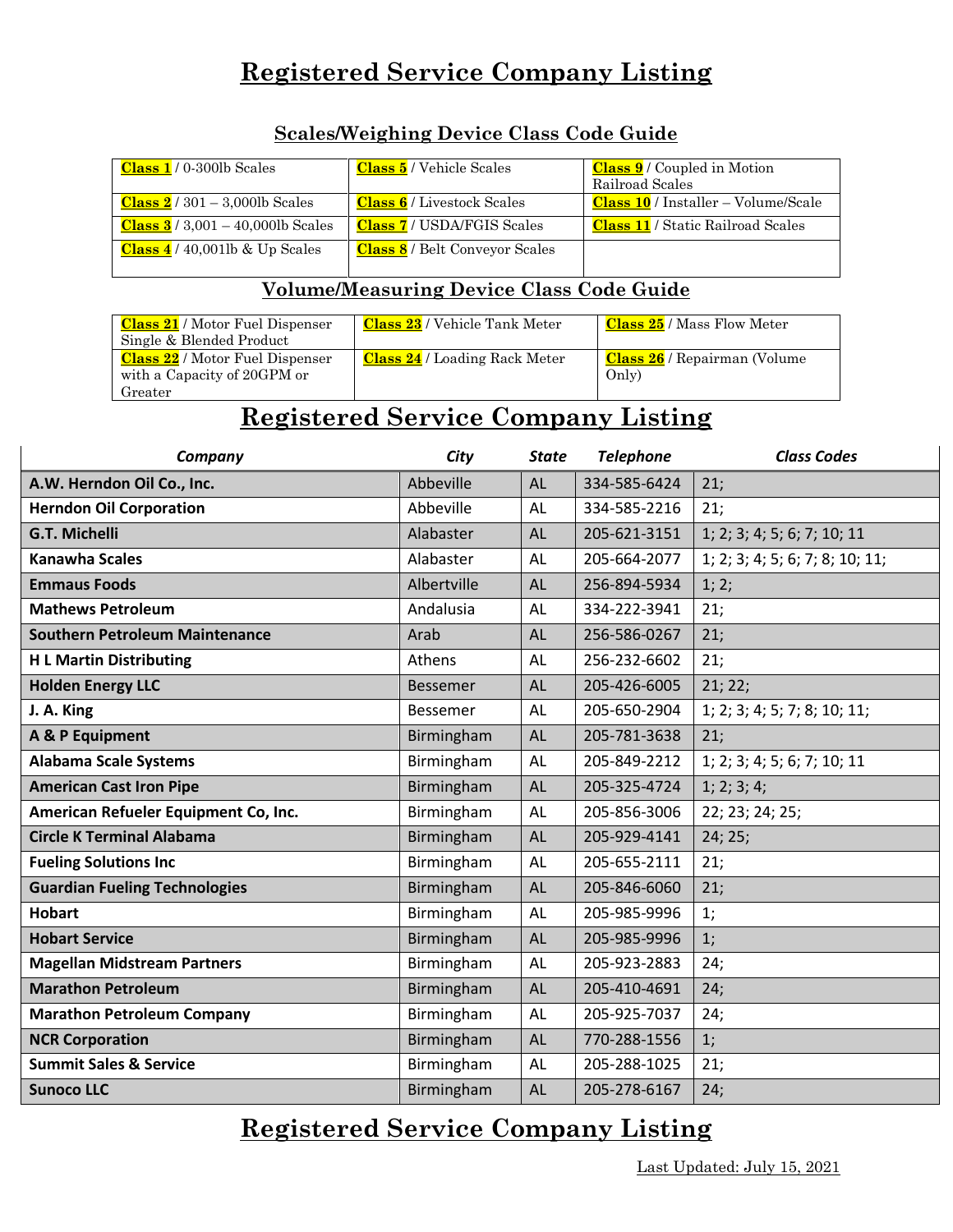| Company                                       | City              | <b>State</b> | <b>Telephone</b> | <b>Class Codes</b>                    |
|-----------------------------------------------|-------------------|--------------|------------------|---------------------------------------|
| <b>Werts Welding &amp; Tank</b>               | Birmingham        | AL           | 205-925-4477     | 23; 24; 25;                           |
| GOC, Ltd.                                     | <b>Butler</b>     | AL           | 205-457-2461     | 21:                                   |
| <b>RT Technical Services LLC</b>              | <b>Butler</b>     | AL           | 205-457-3808     | 21;                                   |
| H.O. Rogers/Slidell Oil                       | Camden            | <b>AL</b>    | 334-682-4519     | 21;                                   |
| <b>Fletcher Smith Oil Company</b>             | Citronelle        | AL           | 251-866-5537     | 21;                                   |
| <b>JCG Foods Of Alabama</b>                   | Collinsville      | <b>AL</b>    | 256-524-2147     | 1; 2;                                 |
| <b>Tuscaloosa Scale Company</b>               | Cottondale        | AL           | 205-556-5611     | 1; 2; 3; 4; 5; 6; 7; 8; 10; 11; 25;   |
| <b>Gulf Pump Services</b>                     | <b>CREOLA</b>     | <b>AL</b>    | 251-721-5096     | 21; 22;                               |
| L.T.D. Maint. & const. services               | Cullman           | AL           | 256-297-0820     | 21; 22; 23; 24;                       |
| <b>Alabama Marine Resources</b>               | Dauphin Island    | <b>AL</b>    | 251-861-2882     | 1;                                    |
| <b>Dead On Calibration, LLC</b>               | Deatsville        | AL           | 334-380-1023     | 21; 22; 23; 24;                       |
| <b>METTLER TOLEDO</b>                         | Decatur           | AL           | 256-284-3160     | 1; 2; 3; 4; 5; 7; 8; 10; 11;          |
| <b>Mettler-Toledo Scale Inc.</b>              | Decatur           | AL           | 256-318-2967     | 1; 2; 3; 4; 10;                       |
| <b>Petroleum Sales Inc</b>                    | Decatur           | <b>AL</b>    | 256-508-6083     | 21;                                   |
| <b>Weigh-Tec Inc</b>                          | Decatur           | AL           | 256-301-4458     | 1; 2; 3; 4; 5; 6; 7; 9; 11; 10;       |
| <b>ACS Calibration</b>                        | Dothan            | AL           | 334-792-0113     | 1;                                    |
| H & M Food Equipment                          | Dothan            | AL           | 334-678-9191     | 1;                                    |
| <b>Hobart Sales &amp; Services</b>            | Dothan            | <b>AL</b>    | 334-462-6068     | 1;                                    |
| <b>Southern Petroleum Systems</b>             | Dothan            | AL           | 334-790-8420     | 10;                                   |
| <b>Super Pawn Center</b>                      | Dothan            | <b>AL</b>    | 334-793-2400     | 1;                                    |
| Wiregrass Petroleum Service Equipment Co. Inc | Dothan            | AL           | 334-793-4514     | 21; 22;                               |
| <b>Consolidated Catfish Producers</b>         | Eutaw             | <b>AL</b>    | 205-372-1161     | 1;                                    |
| <b>SouthFresh Catfish Processors</b>          | Eutaw             | <b>AL</b>    | 205-372-1161     | 1;                                    |
| <b>US Steel (Fairfield)</b>                   | Fairfield         | <b>AL</b>    | 205-368-2752     | 1; 2; 3; 4; 5;                        |
| <b>Hobart</b>                                 | Florence          | AL           | 256-764-0536     | 1;                                    |
| <b>Mettler Toledo Scale Inc</b>               | <b>FLORENCE</b>   | AL           | 256-648-9367     | 1; 2; 3; 4; 5; 10;                    |
| <b>Ellis Oil Company</b>                      | Fort Deposit      | <b>AL</b>    | 334-227-4242     | 10; 21;                               |
| <b>Metro Service &amp; Equipment CO INC</b>   | Fultondale        | AL.          | 205-841-8325     | 21;                                   |
| <b>CASH REGISTER SYSTEMS, LLC</b>             | GADSDEN           | AL           | 256-543-1671     | 1;                                    |
| <b>IRA Phillips Inc</b>                       | Gadsden           | <b>AL</b>    | 256-312-6768     | 21;                                   |
| <b>Hill Petroleum</b>                         | Goodwater         | AL           | 256-839-6331     | 21;                                   |
| <b>Precision Calibration Llc</b>              | Goshen            | AL           | 334-434-0949     | 21; 22; 23; 24;                       |
| <b>STEPHEN PATERNOSTRO</b>                    | <b>GRAND BAY</b>  | AL           | 504-415-7144     | 21;                                   |
| <b>Birmingham Toledo</b>                      | Graysville        | <b>AL</b>    | 205-655-1881     | 1; 2; 3; 4; 5; 6; 7; 8; 9; 10; 11; 25 |
| <b>Middleton Oil Company Inc</b>              | Greenville        | AL           | 334-382-3312     | 21; 22;                               |
| H.L. Martin Distributing Inc.                 | Haleyville        | <b>AL</b>    | 205-486-3434     | 21;                                   |
| <b>J&amp;J Scale Service</b>                  | Hayden            | AL           | 205-908-6291     | 2; 3; 10;                             |
| Jet-Pep Inc                                   | <b>Holly Pond</b> | AL           | 256-796-2237     | 21; 22;                               |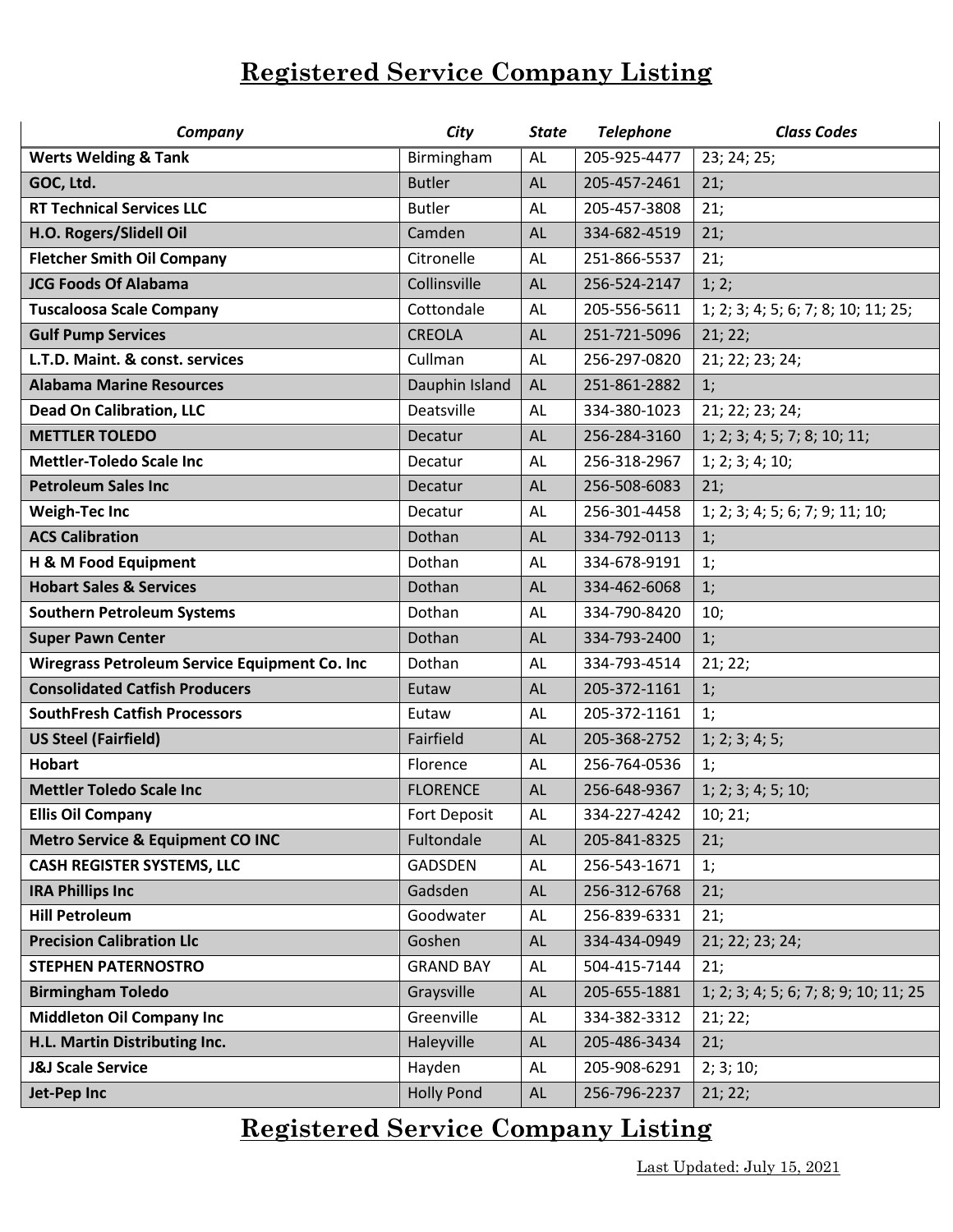| Company                                    | City              | <b>State</b> | <b>Telephone</b> | <b>Class Codes</b>              |
|--------------------------------------------|-------------------|--------------|------------------|---------------------------------|
| <b>T</b> and <b>T</b> Calibration          | Hope Hull         | AL           | 334-315-5155     | 21; 22                          |
| <b>MSCI Inc</b>                            | Huntsville        | AL           | 256-859-4455     | 1; 2; 3; 4; 6; 7; 8; 10;        |
| PETRO-SOUTH                                | <b>HUNTSVILLE</b> | AL           | 256-382-0100     | 21;                             |
| <b>The Spencer Company</b>                 | Huntsville        | <b>AL</b>    | 256-533-1150     | 21; 22;                         |
| D & D Scales, Inc                          | Jasper            | AL           | 205-522-7333     | 23;                             |
| <b>Wavaho oil Co Inc</b>                   | Lacey's Spring    | <b>AL</b>    | 256-881-3621     | 21;                             |
| <b>Jordan Petroleum Inc</b>                | Lineville         | AL           | 256-396-5530     | 21; 22;                         |
| Alabama Scale & Instrument Inc             | Mobile            | AL           | 251-660-9999     | 1; 2; 3; 4; 5; 6; 10;           |
| G.T. Michelli Co. Inc.                     | Mobile            | <b>AL</b>    | 251-6613656      | 1; 2; 3; 4; 5; 6; 7; 8; 10; 11; |
| <b>Hobart Corporation</b>                  | Mobile            | <b>AL</b>    | 251-343-1211     | 1;                              |
| <b>McKinney Petroleum Equipment</b>        | Mobile            | AL           | 251-661-8800     | 21;                             |
| <b>Mike Hoffman's Equipment</b>            | Mobile            | AL           | 251-666-8994     | 21; 22;                         |
| <b>Mike Hoffmans Equipment Service Inc</b> | Mobile            | AL           | 251-661-5998     | 21; 22;                         |
| V.P.                                       | Mobile            | AL           | 251-660-9999     | 1; 2; 3; 4; 5; 6; 7; 8; 10; 11; |
| Jay Jalaram Realty, LLC                    | Montgomery        | AL           | 334-328-9525     | 21;                             |
| <b>Koch Foods of Alabama LLC</b>           | Montgomery        | AL           | 334-387-1701     | 1; 2;                           |
| <b>Magellan Midstream Partners, LP</b>     | Montgomery        | AL           | 334-264-7453     | 24;                             |
| <b>Major Oil Company</b>                   | Montgomery        | AL           | 334-263-9465     | 21;                             |
| <b>Marathon Petroleum Company</b>          | Montgomery        | AL           | 334-264-4572     | 24;                             |
| MECO, Inc.                                 | Montgomery        | AL           | 334-263-5502     | 21; 22;                         |
| <b>Pump Repairs</b>                        | Montgomery        | AL           | 334-281-1258     | 21;                             |
| <b>Pump Repairs, LLC</b>                   | Montgomery        | AL           | 334-281-1258     | 21; 22;                         |
| <b>RDS</b>                                 | Montgomery        | AL           | 334-224-0472     | 1;                              |
| Reladyne                                   | Montgomery        | <b>AL</b>    | 334-467-6563     | 10; 21; 22; 23; 24;             |
| <b>Russell Petroleum Corporation</b>       | Montgomery        | AL           | 334-834-3750     | 21;                             |
| <b>Spatco</b>                              | Montgomery        | AL           | 865-546-4921     | 21;                             |
| <b>Triton Management Group, Inc.</b>       | Montgomery        | AL           | 334-657-0532     | 1;                              |
| <b>TRUNO Retail Technology Solutions</b>   | Montgomery        | <b>AL</b>    | 806-500-5043     | 1;                              |
| <b>Turner Scale Service</b>                | Montgomery        | AL           | 334-271-3232     | 1; 2; 3; 4; 5; 6; 7; 8; 10; 11; |
| <b>High Tide Oil Company, Inc.</b>         | Moody             | AL           | 205-640-0005     | 21;                             |
| <b>Petro Tech Solution</b>                 | Oneonta           | AL           | 205-353-1835     | 21; 22; 23; 24;                 |
| <b>RRR Transportation LLC</b>              | Oneonta           | AL           | 205-559-2640     | 1; 21; 26;                      |
| C & M Equipment                            | Opelika           | AL           | 334-203-1038     | 21;                             |
| <b>SP Petroleum</b>                        | Opelika           | <b>AL</b>    | 334-737-6200     | 21;                             |
| <b>Samco/Express Mart</b>                  | Oxford            | AL           | 256-831-4861     | 21;                             |
| <b>Southfield Services</b>                 | Ozark             | AL           | 334-379-4212     | 21; 22; 23; 24; 25;             |
| <b>Higginbotham Oil Co</b>                 | Pelham            | AL           | 205-229-8073     | 21;                             |
| <b>Royal Foods Inc</b>                     | Pell City         | AL           | 205-884-1040     | 1;                              |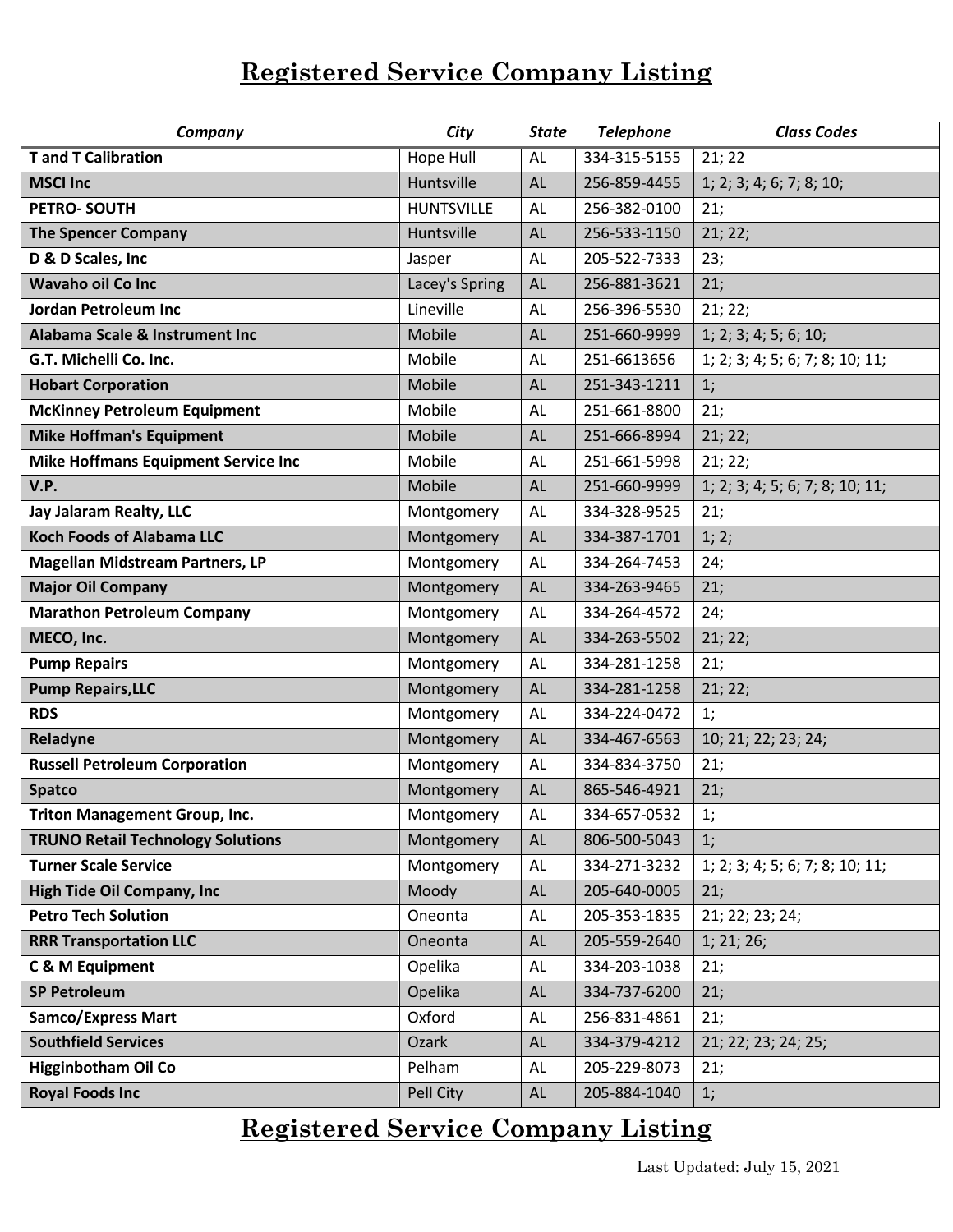| Company                                       | City                       | <b>State</b> | <b>Telephone</b>             | <b>Class Codes</b>              |
|-----------------------------------------------|----------------------------|--------------|------------------------------|---------------------------------|
| <b>Autry Greer &amp; Sons Inc</b>             | Prichard                   | AL           | 251-457-8655                 | 1;                              |
| <b>WESTEK SERVIC LLC</b>                      | <b>RAINSVILLE</b>          | AL           | 423-619-9754                 | 21;                             |
| <b>PM Services</b>                            | Repton                     | AL           | 251-593-1033                 | 21; 22;                         |
| <b>Raingo Scale LLC</b>                       | Rockford                   | <b>AL</b>    | 256-234-1802                 | 1; 2; 3; 4; 5; 6; 10; 11;       |
| Pilgrim's                                     | Russellville               | <b>AL</b>    | 256-768-1886                 | 1; 2;                           |
| <b>Cougar Oil Company Inc</b>                 | Selma                      | <b>AL</b>    | 334-875-2023                 | 21; 22;                         |
| <b>ABC Cash Register Company</b>              | Sheffield                  | AL           | 256-383-0375                 | 1;                              |
| <b>McLemore Distributors Inc</b>              | <b>Silas</b>               | <b>AL</b>    | 251-542-9969                 | 21;                             |
| Allen Oil Co of Sylacauga Inc                 | Sylacauga                  | AL           | 256-404-2940                 | 21;                             |
| <b>Robert D. Rogers</b>                       | Sylacauga                  | <b>AL</b>    | 256-249-4124                 | 21;                             |
| <b>Caskey Petroleum Equipment</b>             | Theodore                   | AL           | 251-653-6969                 | 21;                             |
| <b>Fairbanks</b>                              | Theodore                   | AL           | 800-423-6424                 | 1; 2; 3; 4; 5; 6; 8; 11;        |
| <b>System Scale</b>                           | Theodore                   | AL           | 251-476-2057                 | 1; 2; 3; 4; 5; 6; 7; 8; 10; 11; |
| Theodore Scale Co., Inc.                      | Theodore                   | AL           | 251-653-5463                 | 1; 2; 3;                        |
| <b>Madison Maintenance</b>                    | Toney                      | AL           | 256-656-0683                 | 21;                             |
| OIL EQUIPMENT COMPANY                         | <b>TRUSSVILLE</b>          | <b>AL</b>    | 205-252-6961                 | 21; 22; 23; 24;                 |
| The McPherson Co Inc                          | Trussville                 | <b>AL</b>    | 205-617-3038                 | 22; 23; 24;                     |
| A & M Oil Company LLC                         | Tuscaloosa                 | AL           | 205-349-1666                 | 21;                             |
| <b>Harvest Select</b>                         | Uniontown                  | AL           | 334-628-3474                 | 1; 2; 10;                       |
| <b>Petro-Serve LLC</b>                        | Vernon                     | <b>AL</b>    | 205-695-0018                 | 21; 22;                         |
| <b>Petro-Serve/Midstates</b>                  | Vernon                     | AL           | 205-695-0018                 | 21; 22;                         |
| <b>Central Business Systems LLC</b>           | Warrior                    | <b>AL</b>    | 205-647-0568                 | 1;                              |
| L A Bell Company Inc                          | Wellington                 | AL           | 205-702-6460                 | 21;                             |
| <b>Southern Repair Services</b>               | <b>West Blocton</b>        | <b>AL</b>    | 205-288-5915                 | 21;                             |
| <b>Alabama Petroleum Technology</b>           | Wetumpka                   | AL           | 334-312-6072                 | 21;                             |
| <b>Southeastern Scales</b>                    | Wetumpka                   | AL           | 334-279-1650                 | 1; 2; 3; 4; 5; 6; 7; 8; 10; 11; |
| <b>Turner Oil</b>                             | Wetumpka                   | AL           | 334-567-6585                 | 21; 23;                         |
| <b>Moore Petroleum</b>                        | Winfield                   | AL.          | 250-495-6718                 | 21;                             |
| <b>DATZ UST Management</b>                    | CONWAY                     | AR           | 410-419-9752                 | 21;                             |
| <b>Fairbanks Scales</b>                       | White Hall                 | <b>AR</b>    | 901-237-5454                 | 10;                             |
| <b>Clean Energy Fuels</b>                     | Newport                    | CA           | 205-7324670                  | 25;                             |
|                                               | Beach                      |              |                              |                                 |
| <b>Pivital</b>                                | Longmont                   | CO           | 318-508-2950                 | 1;                              |
| <b>Spanco Inc</b><br>Jones & Frank            | Cantonment<br>Jacksonville | FL.<br>FL.   | 850-968-6877<br>251-424-2575 | 21; 22; 23; 24;                 |
|                                               |                            |              |                              | 21;                             |
| <b>Toshiba Global Commerce Solutions Inc.</b> | Jacksonville               | FL.          | 904 253-0183                 | 1;                              |
| A Phelps Petroleum Of NW FL Inc.              | Panama City<br>Beach       | FL.          | 850-265-1207                 | 21; 22; 23;                     |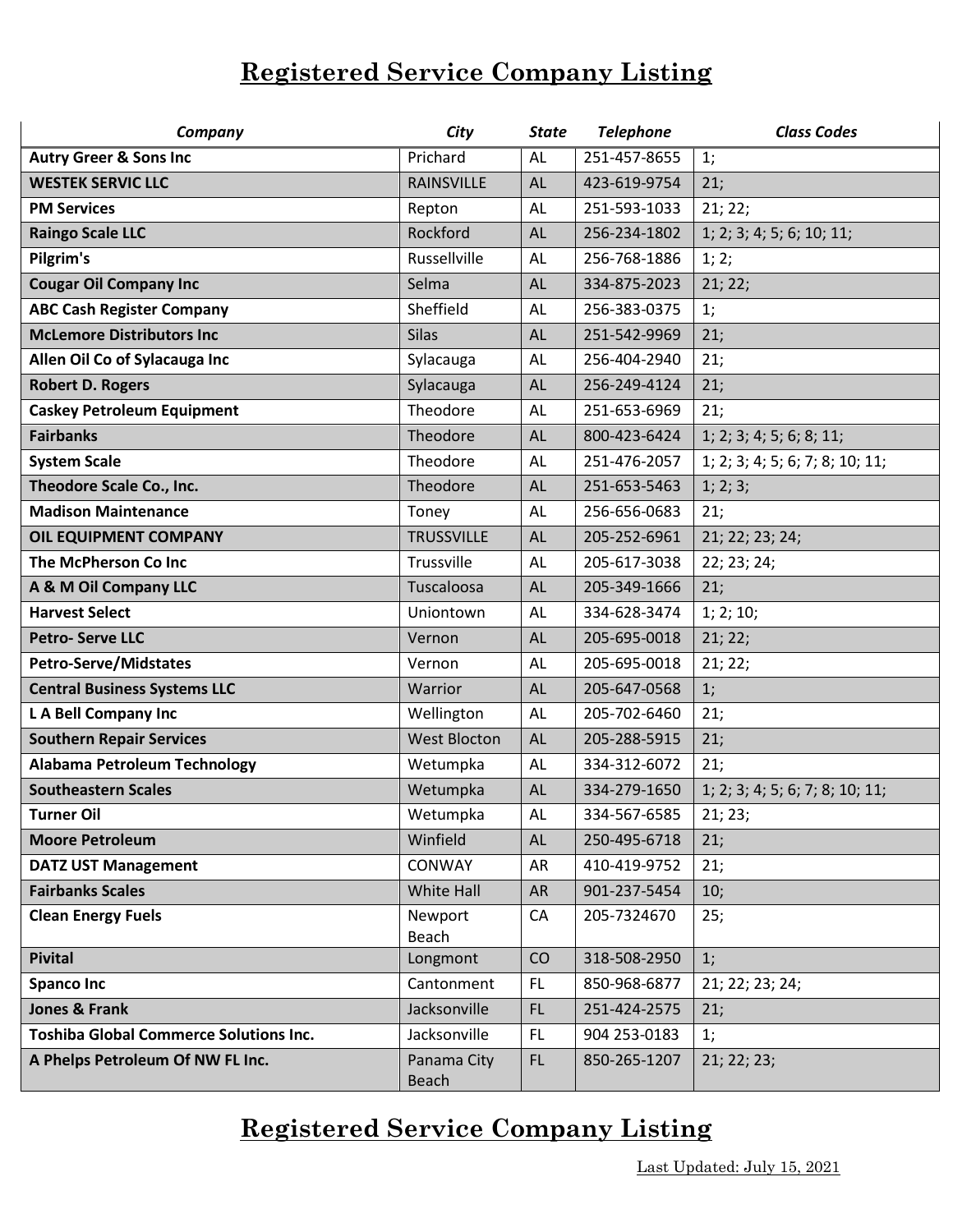| Company                                 | City                 | <b>State</b> | <b>Telephone</b> | <b>Class Codes</b>              |
|-----------------------------------------|----------------------|--------------|------------------|---------------------------------|
| <b>Van Zant Enterprises Inc</b>         | Panama City          | <b>FL</b>    | 813-662-9037     | 8;                              |
|                                         | <b>Beach</b>         |              |                  |                                 |
| <b>Guardian Fueling Technologies</b>    | Pensacola            | <b>FL</b>    | 850-466-3050     | 21;                             |
| <b>Matteson Services, LLC</b>           | Pensacola            | FL.          | 850-232-8621     | 21:                             |
| <b>Tracy Dutton</b>                     | Pensacola            | FL           | 850-587-5735     | 21;                             |
| <b>Petro Flow Inc</b>                   | Southport            | FL           | 850-890-2976     | 21;                             |
| <b>Rail Scale Inc</b>                   | St. Augustine        | <b>FL</b>    | 904-302-5154     | 8; 11;                          |
| <b>SOLAI &amp; CAMERON TECHNOLOGIES</b> | Windermere           | FL.          | 858-397-4442     | 1;                              |
| <b>ADVANCED SCALE COMPANY LLC</b>       | <b>ALBANY</b>        | GA           | 229-588-8895     | 1; 2; 3; 4; 5; 6; 7; 8; 10; 11; |
| RaceTrac                                | Atlanta              | GA           | 678-372-3807     | 21;                             |
| <b>Racetrac Petroleum</b>               | Atlanta              | GA           | 770-431-7600     | 21;                             |
| <b>Southwest GA Oil Co</b>              | Bainbridge           | GA           | 229-246-1553     | 21; 22;                         |
| <b>Service Station Equipment Repair</b> | Columbus             | GA           | 706-568-3460     | 21;                             |
| Jones-Frank                             | Duluth               | GA           | 770-322-0552     | 21; 22;                         |
| P.O.S. Services, Inc.                   | Fortson              | GA           | 706-888-3443     | 1;                              |
| <b>Gainco Inc</b>                       | Gainesville          | GA           | 678-213-6247     | 1; 2; 8;                        |
| <b>Piedmont Scales</b>                  | Lawrenceville        | GA           | 678-641-0163     | 1; 2; 3;                        |
| <b>NCR Corporation</b>                  | Peachtree City       | GA           | 770-288-1556     | 1:                              |
| <b>Scales, Systems &amp; Automation</b> | Sylvester            | GA           | 229-776-4772     | 1; 2; 3; 4; 5; 6; 7; 8; 11;     |
| <b>CAT Scale Company</b>                | <b>WALCOTT</b>       | IA           | 563-468-5270     | 23;                             |
| <b>Solai And Cameron Technologies</b>   | Chicago              | IL           | 773-506-2720     | 1;                              |
| POS Plus, LLC                           | Marion               | IL           | 618-993-7587     | 1;                              |
| <b>Browning Oil Company</b>             | <b>Bowling Green</b> | KY           | 270-843-3252     | 21;                             |
| <b>Houchens Food Group</b>              | <b>Bowling Green</b> | KY           | 270-780-2951     | 1;                              |
| <b>Norfolk Southern</b>                 | Louisville           | KY           | 502-682-8086     | 8; 11;                          |
| Flow Services & Consulting, Inc         | Lafayette            | LA           | 337-235-7121     | 24; 25;                         |
| <b>INTERTEK/CALEB BRITT</b>             | <b>LAKE ARTHUR</b>   | LA           | 337-368-1089     | 21; 22; 23; 24; 25;             |
| <b>Intertek-LMS</b>                     | Lake Arthur          | LA           | 337-774-5992     | 23; 24; 25;                     |
| <b>Coastal Rail Scales LLC</b>          | <b>LAKE CHARLES</b>  | LA           | 337-764-5444     | 11;                             |
| <b>Greer Equipment</b>                  | Mandeville           | LA           | 504-583-3218     | 1;                              |
| <b>Rittiner Equipment Co Inc</b>        | Metairie             | LA           | 504-367-5586     | 21; 22;                         |
| <b>DUMAC Business Systems</b>           | Monroe               | LA           | 318-267-5750     | 1;                              |
| <b>Rouses Markets</b>                   | Thibodaux            | LA           | 985-447-5998     | 1;                              |
| <b>Rouses Enterprises, LLC</b>          | Thibodaux, LA        | LA           | 251-380-0297     | 1;                              |
| <b>Networks Point Of Sale</b>           | <b>West Monroe</b>   | LA           | 318-537-0165     | 1;                              |
| <b>Bruce P. Murdock Inc.</b>            | <b>Baltimore</b>     | <b>MD</b>    | 410-789-7000     | 24;                             |
| <b>Westmor Fluid Solutions LLC</b>      | Columbus             | <b>MN</b>    | 612-363-0720     | 21; 22; 23; 24; 25;             |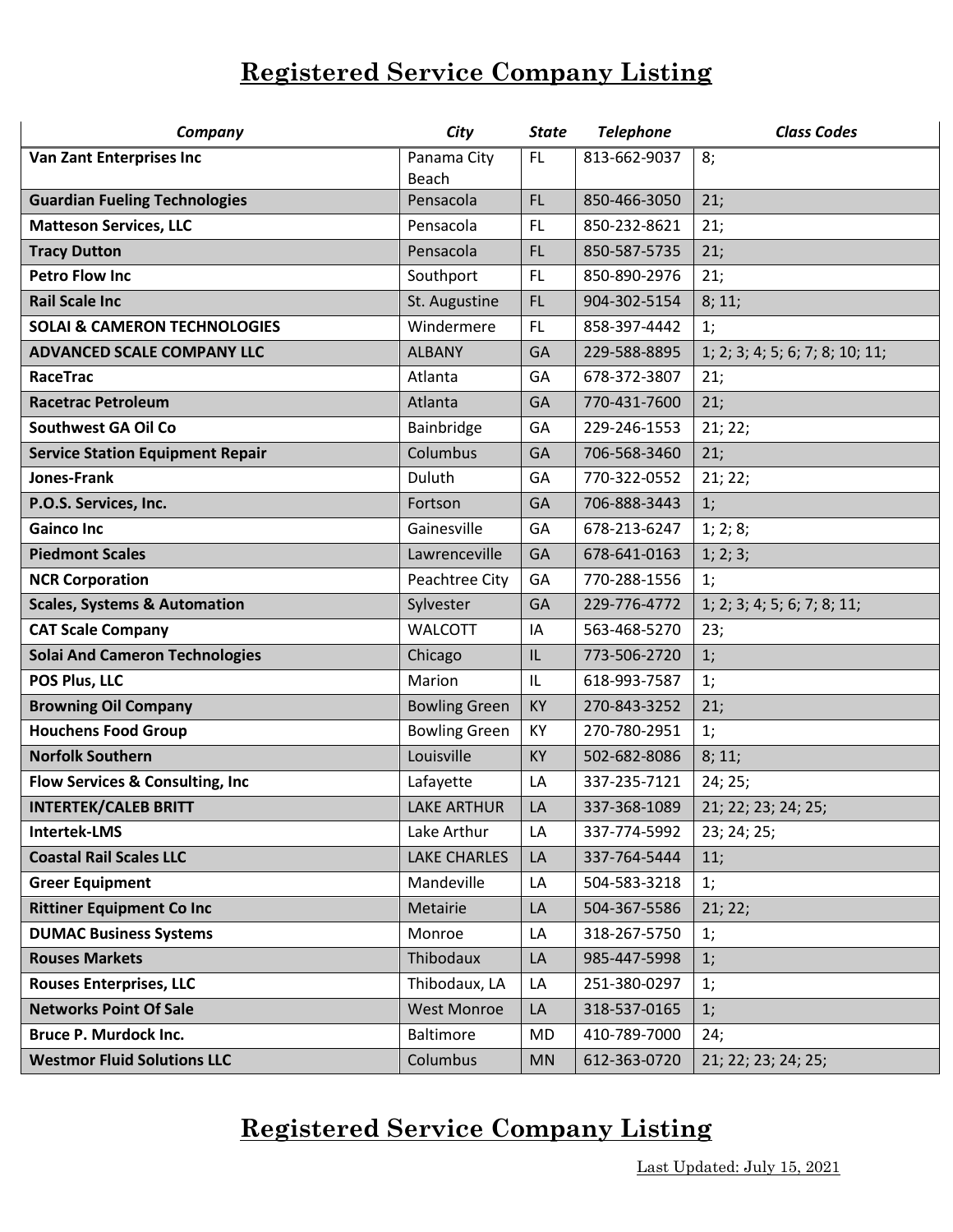| Company                                          | City                 | <b>State</b> | <b>Telephone</b> | <b>Class Codes</b>                         |
|--------------------------------------------------|----------------------|--------------|------------------|--------------------------------------------|
| <b>Fairbanks Scales</b>                          | Kansas City          | <b>MO</b>    | 800-451-4107     | 1; 2; 3; 4; 5; 6; 7; 8; 10; 11; 23;<br>24; |
| <b>Fuel Transport, LLC</b>                       | Columbus             | <b>MS</b>    | 662-386-4000     | 21;                                        |
| <b>Keithco Petroleum</b>                         | Hattiesburg          | <b>MS</b>    | 601-268-2068     | 21;                                        |
| <b>System Scale Corp</b>                         | Jackson              | <b>MS</b>    | 601-932-3003     | 1; 2; 3; 4; 5; 6; 7; 8; 11;                |
| <b>Burns &amp; Burns Inc</b>                     | Meridian             | <b>MS</b>    | 601-483-3387     | 21;                                        |
| A & M Petroleum Services LLC                     | <b>Ocean Springs</b> | <b>MS</b>    | 251-232-2692     | 21; 22;                                    |
| G.T. Michelli Co., Inc.                          | Olive Branch         | <b>MS</b>    | 662-890-9073     | 1; 2; 3; 4; 5; 6; 7; 8; 10; 11;            |
| Summerlin Scale Co., Inc.                        | Pearl                | <b>MS</b>    | 601-939-1140     | 1; 2; 3; 4; 5; 6; 7; 8; 10; 11;            |
| Prince Oil Co. INC                               | Philadelphia         | <b>MS</b>    | 601-656-4343     | 21; 22;                                    |
| <b>COMPUTER &amp; EQUIPMENT SALES</b>            | <b>RAYMOND</b>       | <b>MS</b>    | 601-857-5143     | 1;                                         |
| Petroleum Equipment Co.                          | Richland             | <b>MS</b>    | 601-932-9100     | 21; 22;                                    |
| <b>Rebel Services LLC</b>                        | Ripley               | <b>MS</b>    | 662-512-0219     | 21; 22; 23; 25;                            |
| <b>American Petroleum</b>                        | Southaven            | <b>MS</b>    | 662-342-6700     | 21; 22;                                    |
| <b>CLARK OIL COMPANY</b>                         | <b>WAYNESBORO</b>    | <b>MS</b>    | 6017354847       | 21;                                        |
| <b>Kelley Oil Company / Bulk Fuel Properties</b> | Waynesboro           | <b>MS</b>    | 601-735-4626     | 21;                                        |
| <b>POMEROY DBA GETRONICS</b>                     | <b>CHARLOTTE</b>     | <b>NC</b>    | 704-650-4794     | 1;                                         |
| <b>SPATCO</b>                                    | Charlotte            | <b>NC</b>    | 704-599-7619     | 21; 22;                                    |
| <b>Macro Integration Services</b>                | Greensboro           | <b>NC</b>    | 336-931-0674     | 1;                                         |
| <b>Bizerba USA, Inc</b>                          | Piscataway           | <b>NJ</b>    | 732-565-6505     | 1;                                         |
| <b>Mettler Toledo</b>                            | Columbus             | OH           | 614-438-4511     | 1;                                         |
| <b>Crompco LLC</b>                               | Plymouth<br>Meeting  | PA           | 610-278-7203     | 21;                                        |
| <b>Vehicle Tank Meter Services, LLC</b>          | QUAKERTOWN           | PA           | 888-355-0152     | 23;                                        |
| Compucom                                         | Fort mill            | <b>SC</b>    | 972-856-3850     | 1;                                         |
| <b>Estes Equipment Co Inc</b>                    | Chattanooga          | <b>TN</b>    | 423-756-0090     | 21;                                        |
| <b>First Choice Service Inc</b>                  | Chattanooga          | <b>TN</b>    | 423-893-9035     | 21; 22;                                    |
| <b>Industrial Scales &amp; Systems</b>           | Chattanooga          | ΤN           | 423-499-2210     | 1; 2; 3; 4; 5; 6; 11;                      |
| J A King & Company                               | Chattanooga          | <b>TN</b>    | 423-298-7731     | 1; 2; 3; 4; 5; 6; 7; 8;                    |
| J.A. King                                        | Chattanooga          | <b>TN</b>    | 423-290-0136     | 1; 2; 3; 4; 5; 6; 7; 11;                   |
| <b>Norfolk Southern</b>                          | Chattanooga          | TN           | 470-553-1732     | 8; 11;                                     |
| <b>Scale Systems</b>                             | Chattanooga          | <b>TN</b>    | 770-921-1988     | 1; 2; 3; 4;                                |
| <b>Wingfield Scale Company</b>                   | Chattanooga          | TN           | 423-698-0100     | 1; 2; 3; 4;                                |
| Helena Agri-Enterprises, LLC                     | Collierville         | <b>TN</b>    | 318-574-6301     | 25;                                        |
| East Tennessee Scale Works, Inc.                 | Lenoir City          | TN           | 865-986-0869     | 1; 2; 3; 4; 5; 10;                         |
| <b>Phillips Sales And Service</b>                | McMinnville          | <b>TN</b>    | 931-473-2450     | 21;                                        |
| The Southern Co., Inc.                           | Memphis              | TN           | 901-345-2531     | 21; 22;                                    |
| Data Cash Register                               | Nashville            | <b>TN</b>    | 615-227-6978     | 1;                                         |